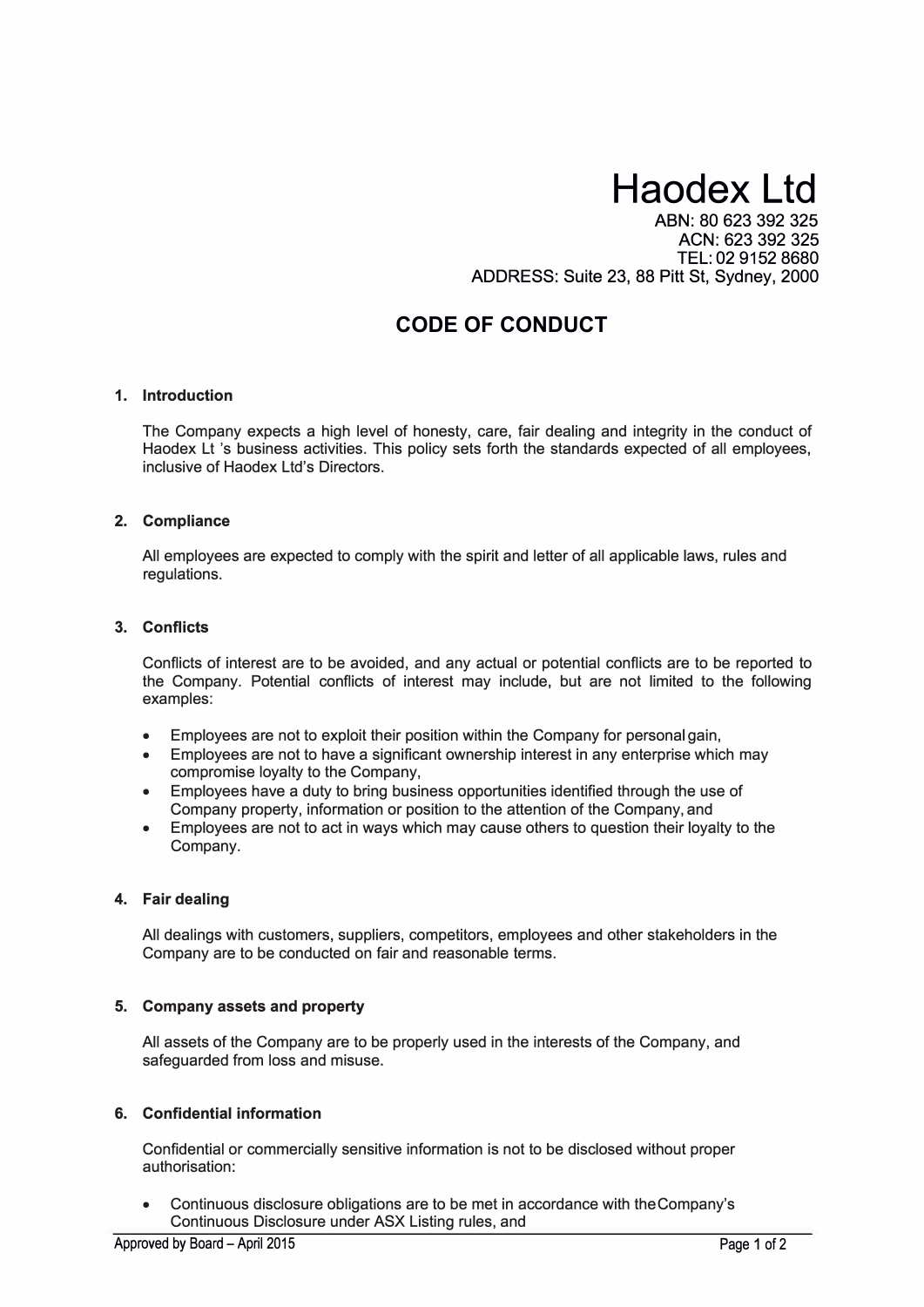Securities trading must be conducted in compliance with the Company's Securities Trading  $\bullet$ Policy

## 7. Employment practices

Haodex Ltd subscribes to good employment practices, specifically:

- All employment practices are to be fair and non-discriminatory,  $\bullet$
- A healthy and safe work place is to be maintained,  $\bullet$
- Environmental obligations and good practices are to be recognised and respected, and  $\bullet$
- The privacy rights of all individuals associated with the Company are to be respected  $\bullet$